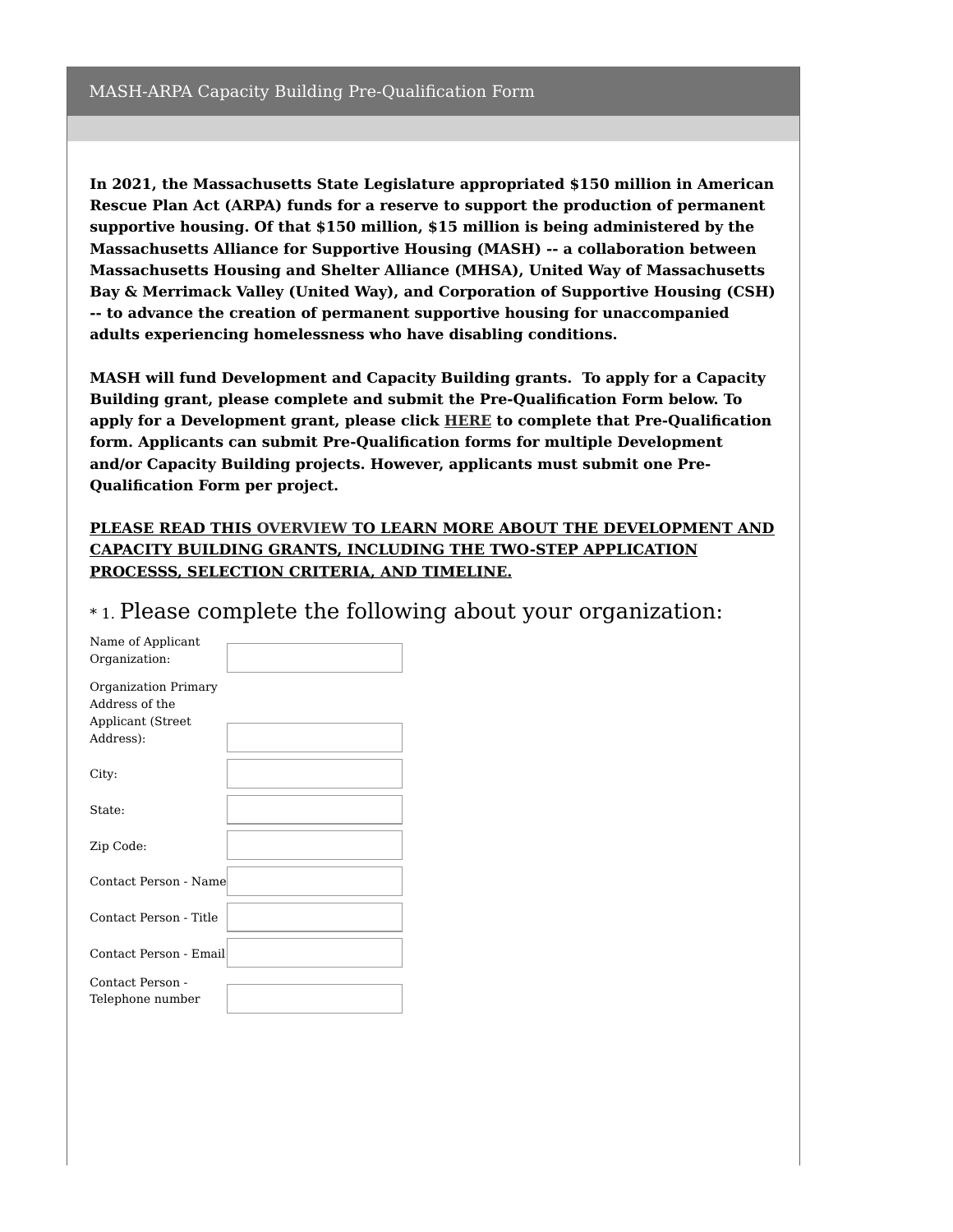2. Is the applicant a Minority-Owned Business Enterprise (MBE) certified business?

Yes  $\bigcap$  No

3. Is the applicant partnering with an MBE on this project?

◯ Yes  $\bigcap$  No

4. Does your agency already have an eCImpact Profile? This is United Way's online data management system. If you do not have a profile, one will be set up for you.

◯ Yes  $\bigcirc$  No

5. The MASH-ARPA funds will be allocated for low-threshold, Housing First projects (See Housing First Principles [Checklist\).](https://images.unitedwayconnect.org/upload/agencies/images/Housing_First_Checklist_PSH_COVID_relief_2022.pdf) Does your capacity building project align with these Housing First Principles? If you select YES, then you are confirming that your capacity building project supports these Housing First principles.

◯ Yes  $\bigcap$  No

6. Will your capacity building project directly support your organization's effort to create low-threshold, permanent supportive housing? (See Definition of Permanent [Supportive](https://images.unitedwayconnect.org/upload/agencies/images/Definition_of_PSH_update.pdf) Housing)? If you select YES, then you are confirming that your organization is committed to meeting low-threshold permanent supportive housing expectations through the capacity you are seeking to build.

◯ Yes  $\bigcap$  No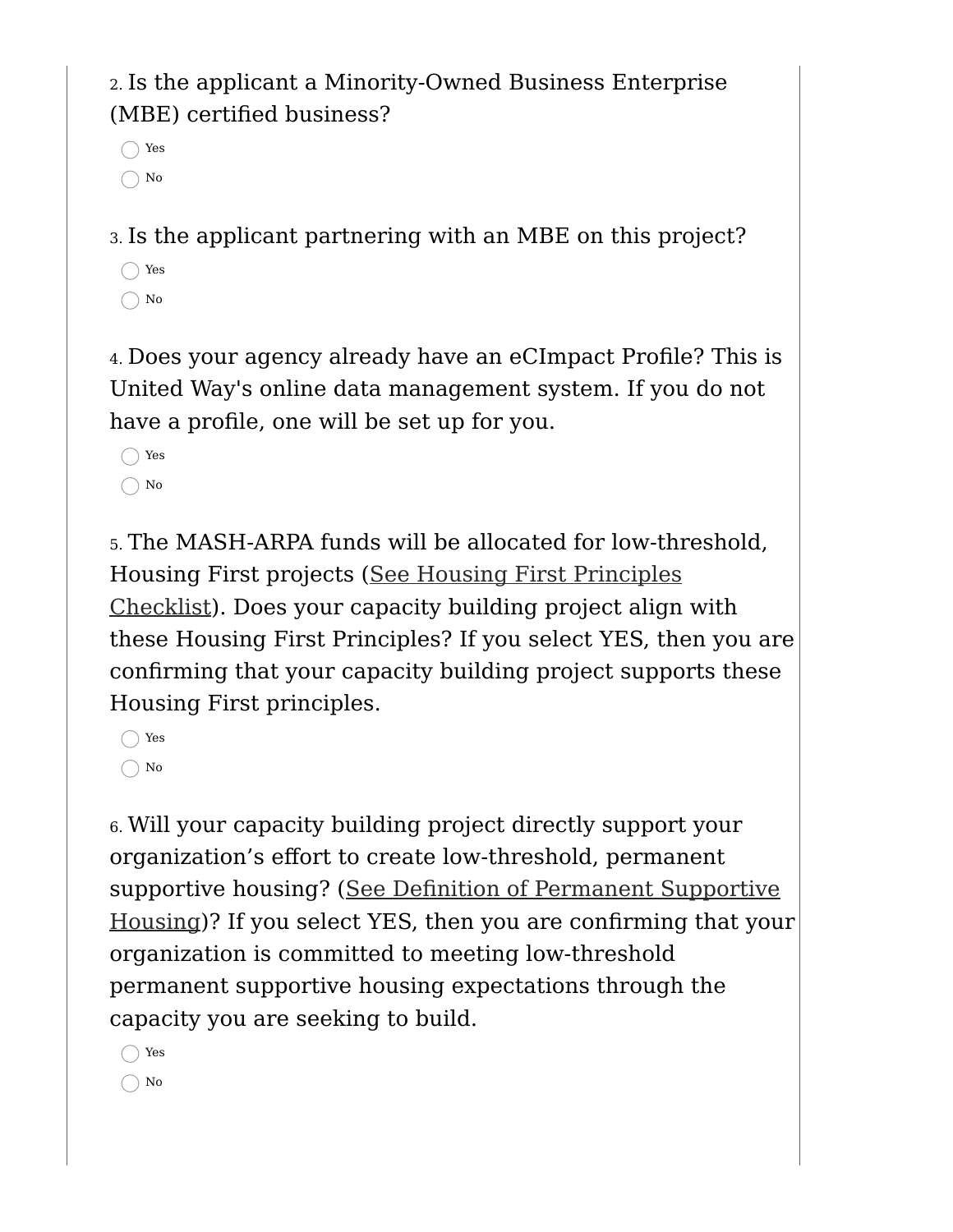7. What is the amount of MASH ARPA funds requested for capacity building?

8. How will the funds be utilized for this project? (NOTE: These expenses must be expended by December 31, 2026.) [Check all that apply]

Legal/architectural/other specialized pre-development services

Project management staff

Grant Writers

Assistance with building equitable partnerships with a Minority Business Enterprise (MBE)

Other (please specify)

9. Do you have site control or acquisition plans?

Yes

 $\bigcap$  No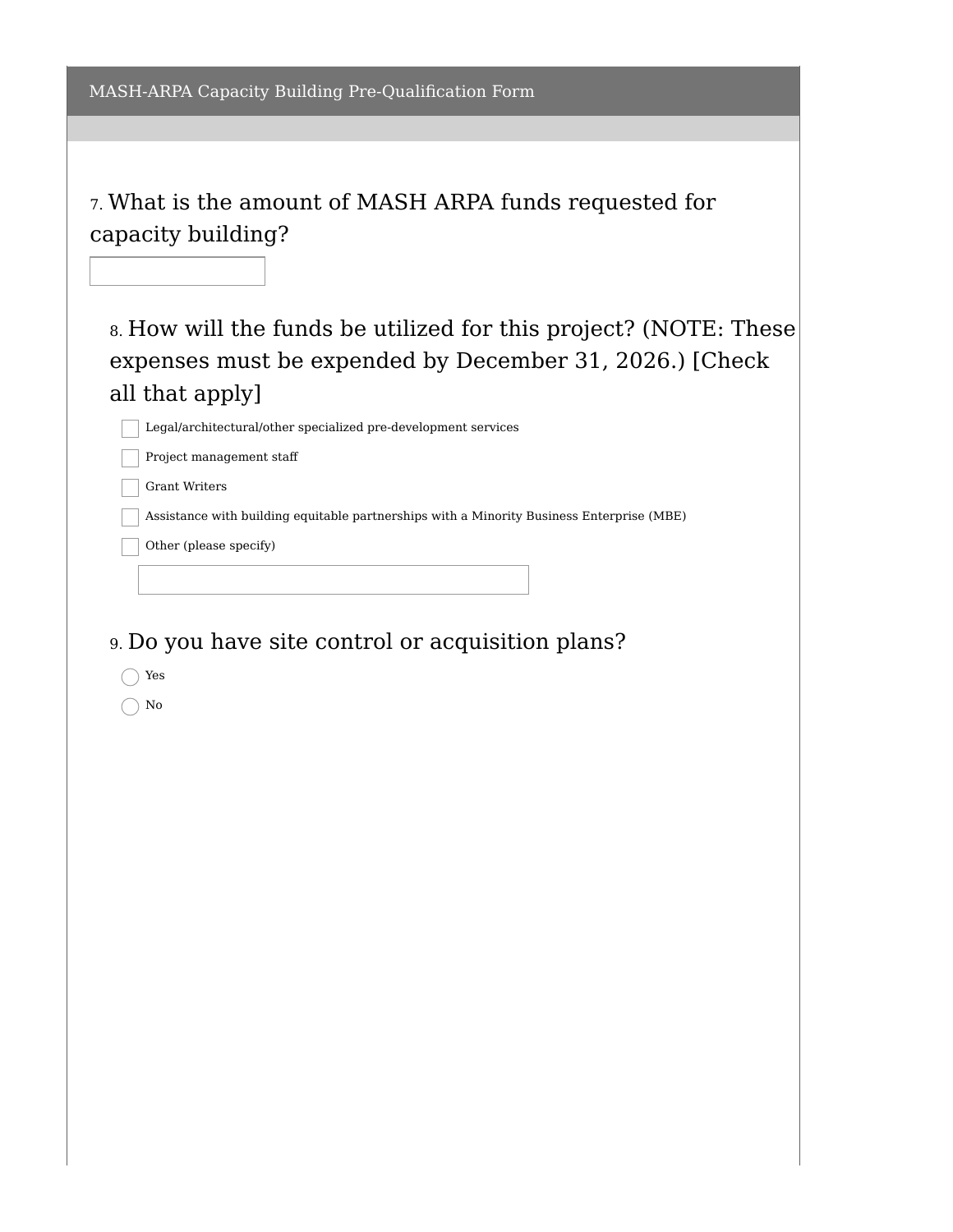10. Please explain your site control or acquisition plans, including details of the building type (e.g., motel/hotel conversion, new construction, manufactured housing, renovation).

11. What is the total number of project units?

12. Of that total, how many units will be permanent supportive housing for unaccompanied adults experiencing homelessness who have disabling conditions?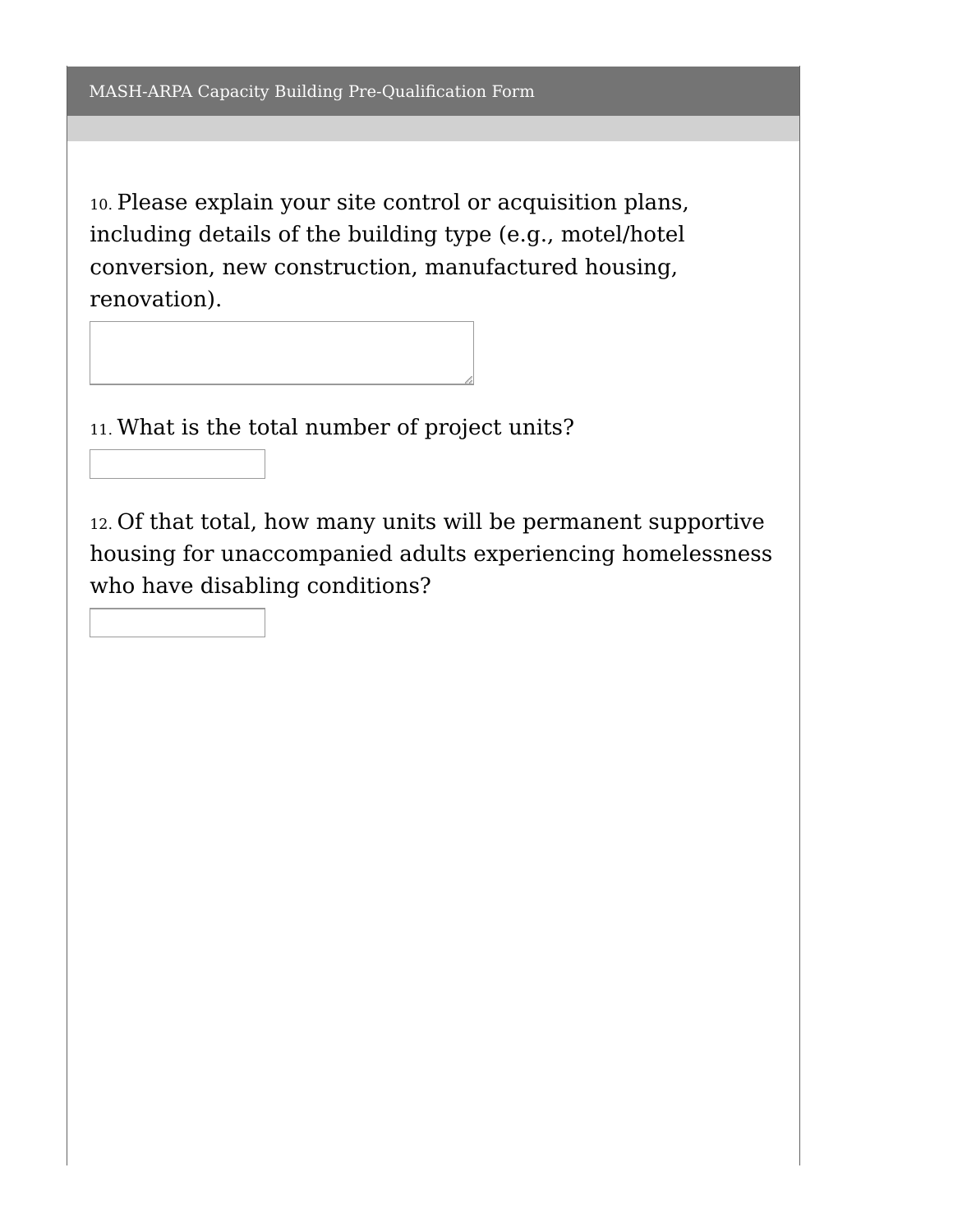13. Please explain what stage the Capacity Building project is currently in, and the progress made to date.

14. Please explain how the MASH ARPA funds for capacity building could make a critical difference in the success of developing permanent supportive housing for unaccompanied adults experiencing homelessness who have disabling conditions. (Examples: simplify development, provide staffing support, build sustainable organizational capacity, fill critical gaps)

15. Are you or your partner organization(s) new to developing permanent supportive housing?

◯ Yes  $\bigcap$  No

16. Have you already incurred capacity building costs for the project?

◯ Yes  $\bigcap$  No